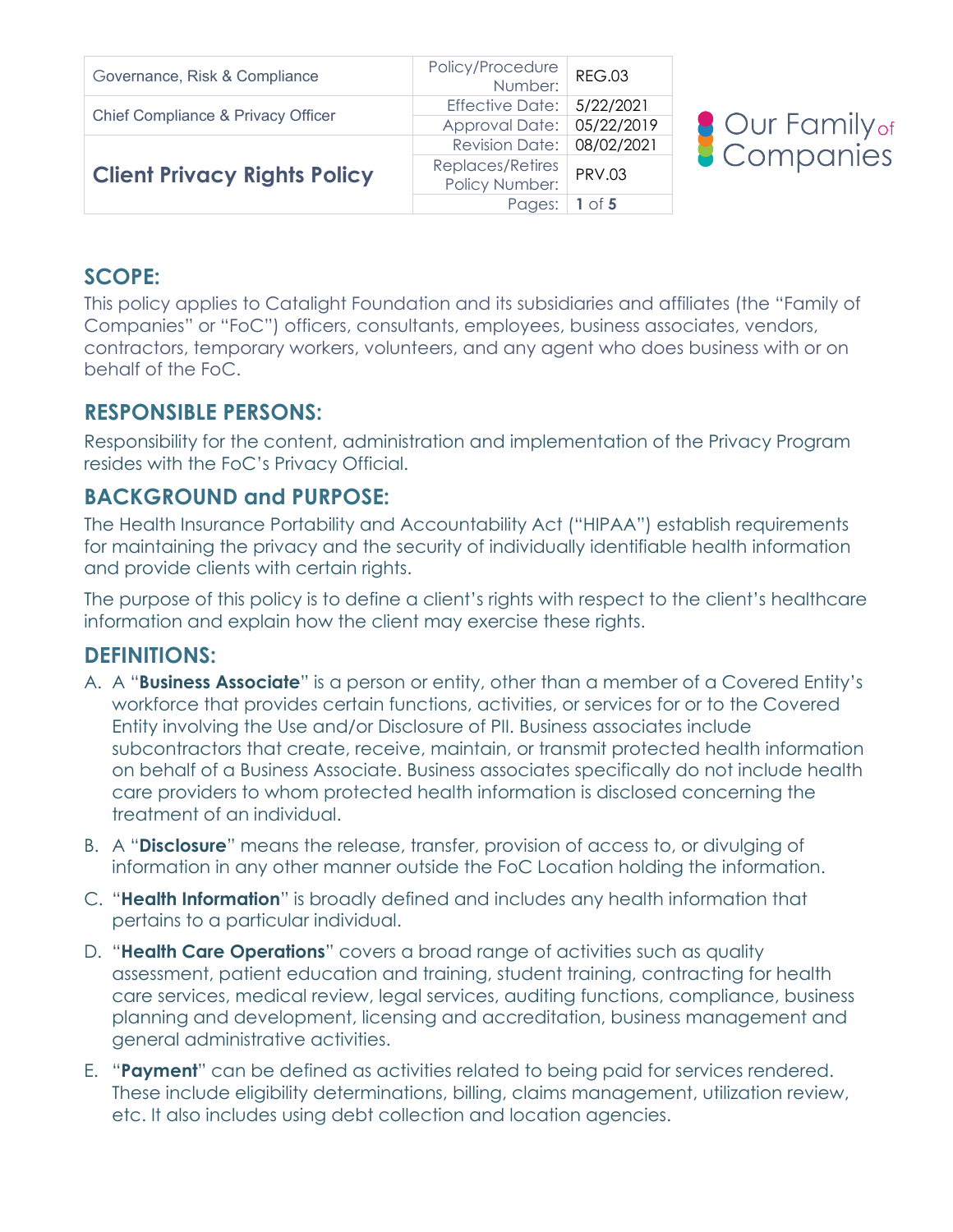| <b>Client Privacy Rights Policy</b> |  |  | Pages: $2$ of 5 |  |
|-------------------------------------|--|--|-----------------|--|
|-------------------------------------|--|--|-----------------|--|



- F. "**Personally Identifiable Information**" or "**PII**" means any information about an individual maintained by the Family of Companies, including (1) any information that can be used to distinguish or trace an individual's identity, such as name, social security number, date and place of birth, mother's maiden name, or biometric records; and (2) any other information that is linked or linkable to an individual, such as health, educational, financial, and employment information.
- G. "**Protected Health Information**" or "**PHI**" means individually identifiable health information that is transmitted by electronic media; maintained in any medium as described in the definition of electronic media; or transmitted or maintained in any other form. PHI excludes individually identifiable health information in education records and student health records covered by the Family Educational Rights and Privacy Act (FERPA), and employment records held by a Covered Entity in its role as employer.
- H. "**Treatment**" means providing, coordinating, or managing a patient's care, and includes consultations between providers and referrals.
- I. "**Workforce**" includes employees, volunteers, trainees and other persons, whose conduct, in the performance of work for the Family of Companies, is under the direct control of the Family of Companies, whether or not they are paid by the Family of Companies. Workforce excludes independent contractors of the Family of Companies because the Family of Companies may not exercise direct control over an independent contractor. Workforce also excludes Business Associates or an employee, agent or contractor of a Business Associate.

## **POLICY:**

Under HIPAA clients have the right to: (1) receive a privacy notice to inform them about how their protected information will be used and disclosed; (2) request that uses and disclosure of protected information be restricted; (3) inspect, copy and amend their medical records; (4) get an accounting of the disclosure of their protected information for the past six years; and (5) file a complaint.

A. Notice of Privacy Practices ("NPP")

The FoC must provide clients or their Personal Representative (see REG.02.2 Personal Representative and Minors Standard) with the Notice of Privacy Practices describing the uses and disclosures of PHI that may be made by members of FoC's Workforce, and of the clients' rights and FoC's legal duties with respect to PHI.

- 1. Changes that Affect the Notice of Privacy Practices
	- a. If any changes in the law cause FoC to implement changes to policies and procedures that materially affect the information contained in the NPP, then FoC will make appropriate revisions to the NPP and distribute the revised NPP (see REG.03.5 Notice of Privacy Practices (NPP) Standard).
- B. Client's Right to Request Restrictions
	- 1. FoC must honor a client's request that PHI not be disclosed to a health plan for payment or for health care operations purposes if the PHI is related to services for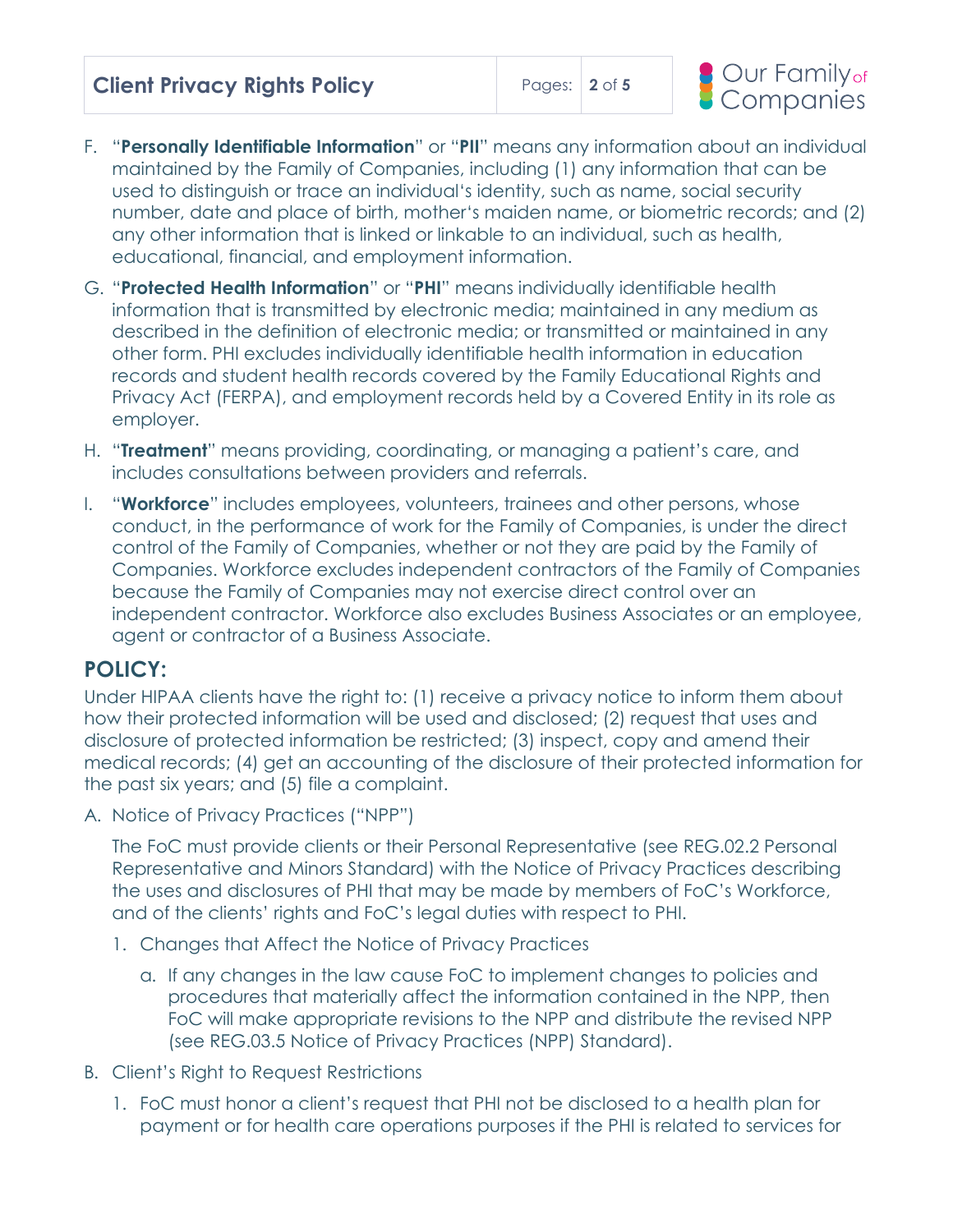which the FoC Location has been paid out-of-pocket in full, either by the individual, or by another person on the individual's behalf.

- a. A FoC Location can deny the requested restriction if unbundling the services for purposes of billing a health plan is prohibited by law, or is more costly.
- b. FoC Facilities must counsel clients regarding the FoC Location's ability to unbundle services and the impact of doing so. If the individual still desires a restriction after receiving counseling, and the FoC Location is able to unbundle the item or service, the FoC Location should do so. If a FoC Location cannot unbundle the item or service, the FoC Location should inform the individual and allow him or her to pay out of pocket for the entire bundle of services.
- 2. FoC is not required to agree to the restrictions identified below and will evaluate such requests in accordance with this policy and the Client's Right to Restrict PHI and Request Confidential Communications Standard.
	- a. Uses or disclosures of the client's PHI to carry out Treatment, Payment or Health Care Operations (TPO).
	- b. Disclosures of the client's PHI to the client's family member, other relative, close personal friend, or Personal Representative as identified under EC.PS.02.02 Personal Representative and Minors Standard.
	- c. Disclosures of the client's PHI to notify, or assist in the notification of (including identifying or locating), the client's family member, Personal Representative or other caregiver of the client's location, general condition or death.
	- d. Disclosures to public or private entities authorized to assist in disaster relief efforts, for the purpose of coordinating with such entities the disclosures of the client's location, general condition or death to the client's family member, Personal Representative or other person responsible for the client's care.
- C. Client's Requests for Special Communications

The FoC recognizes the right of a client to request to be communicated with by alternative means. FoC will accommodate any reasonable request by a client to receive communications of PHI from FoC by alternative means or at alternative locations in accordance with this policy. A client is not required to provide an explanation for the request and the request cannot be denied solely because an explanation was not given.

- 1. The client's request must be provided to FoC in writing.
- 2. The FoC may condition its accommodation of the client's request on whether:
	- a. The client has provided FoC with information as to how payment, if applicable, for services rendered will be handled; and
	- b. The client has specified an alternative address or other method of contact.
- D. Client's Right to Access

FoC recognizes the right of a client to have access to (i.e., inspect and obtain a copy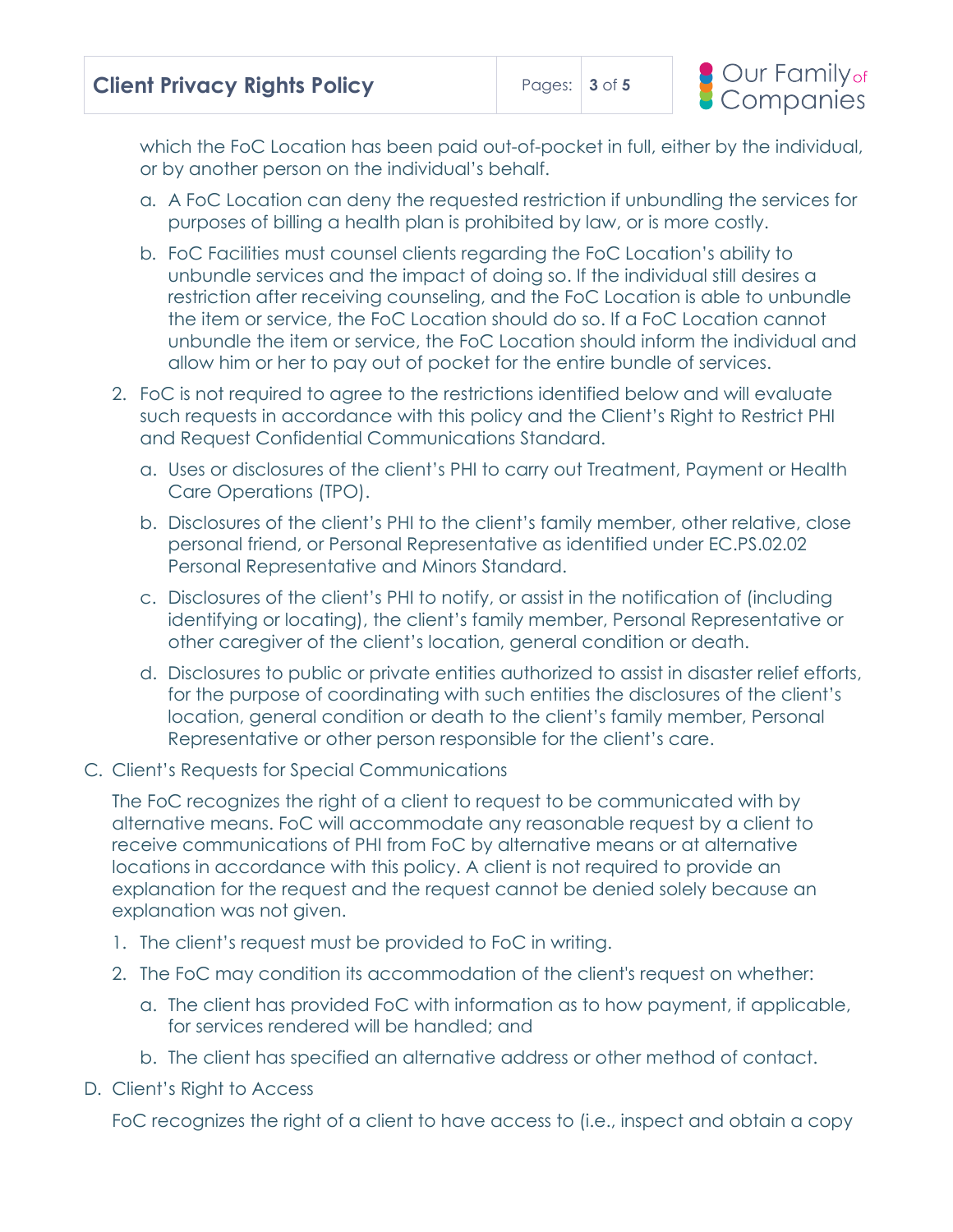of) his or her PHI which is maintained by FoC in the FoC Location's Designated Record Set for as long as the PHI is maintained in the Designated Record Set.

In accordance with this policy and the Client's Right to Access PHI Standard:

- 1. The FoC shall not provide a client with access to psychotherapy notes, information compiled for legal proceedings, laboratory results to which the Clinical Laboratory Improvement Act (CLIA) prohibits access, or information held by certain research laboratories.
- 2. The FoC may deny an individual access in certain specified situations, such as when a health care professional believes access could cause harm to the individual or another. In such situations, the individual must be given the right to have such denials reviewed by a licensed health care professional for a second opinion.
- 3. The FoC may impose reasonable, cost-based fees for the cost of copying and postage provided that those fees are in accordance with applicable state laws.
- E. Client's Right to Amend

FoC recognizes the right of a client to request that FoC amend PHI about a client maintained in its Designated Record Set for as long as the PHI is maintained in FoC's Designated Record Set

A client must make a request for an amendment in writing. If a client makes an oral request for amendment, he or she must be informed that such requests must be made in writing.

The process for responding to a client or client's personal representative's request to amend the client's PHI is outlined in REG.03.2 Client Right to Amend PHI Standard.

F. Client's Right to Complain

All Privacy Complaints that the FoC Location receives must be documented and forwarded to the FoC Location Compliance Officer. Client complaints may be made in writing or in person as outlined in REG.01.00 Information Privacy and Security Administration Policy.

G. Accounting of Disclosures

Upon a client's or his/her Personal Representative's written request, and in accordance with REG.03.4 Accounting of Disclosures Standard, FoC will provide the requestor with an accounting of all Accountable Disclosures as defined under the Standard:

- 1. Within 30 days from the date of the request;
- 2. In a form or format requested by the client or the client's Personal Representative if readily producible; and
- 3. For a period of up to 6 years prior to the date of the request.